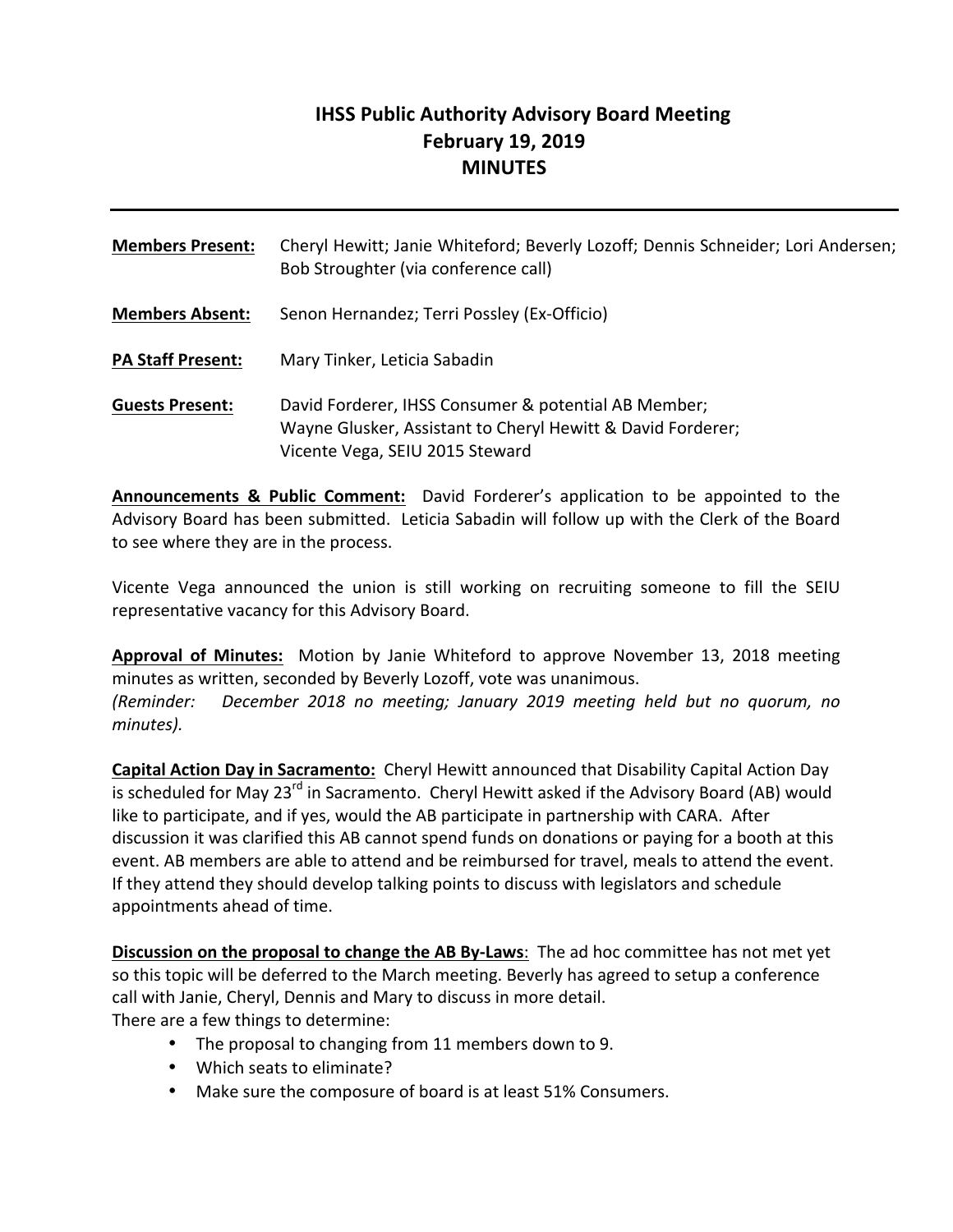**CAPA Report:** Mary Tinker distributed the following written CAPA report:

**State Budget Overview:** The Governor's January budget release for FY 2019/20 shows a \$21 Billion surplus as of January  $1/1/19$  this includes surplus in the rainy day account. He proposes one time only pay-down of CalStirs, CalPers and program investments. It includes a very long report on the MOE. CSAC and the CAO's are very supportive of the proposed changes. It would reduce the amount of MOE for counties and take it out of the state general fund. The inflator would change over time to 4% instead of the current 7%; it would be 5% FY 18/19, 7% in FY 19/20 and then drop to 4% from then on. It stops the redirection of funds from mental health, behavioral health, etc., to IHSS. The 1991 realignment true-up would go away permanently. It would also change the PA funding ratio. The Governor is proposing to eliminate total County share of cost in the IHSS rate; county and PA admin proposing to buy that out, 21.6 million this year and 23 million in FY 19/20.

Proposing to eliminate the IHSS consumer 7% hours cut asking for a permanent restoration.

**Sick Leave Update:** The number of IPs using their sick leave is increasing every month to an average of 7 hours/month; in September 900, October 1600, November 2949, and December 4000. Still a small percentage of the total number of IPs in the state but it is being used.

**EVV:** The state is holding focus groups on the portal. IVR (Interactive Voice Response) system is being worked on now the system will call recipients to verify hours. Both recipients and providers will have access and will be able to change and set their own passwords. CDSS is scheduling stakeholder meetings to cover system utilization, demo it and answer questions. They will provide webcast demos as an option for learning and training on the system. This is a federal requirement and will help move away from paper timesheets.

**IHSS Help Desk at the State**: The state is monitoring the help desk, they are aware there are long wait times up to an hour sometimes. The state averages 60,000 calls every month and is looking to transition providers to access the new web portal. It's much easier and quicker, they can check their timesheets, payroll status.

Legislative Update: The bill introduction deadline isn't until the third week in February, so there's nothing much to report at this time.

CAPA is co-sponsoring with CWDA a reintroduction of last year's AB 1909 (this year, it's AB 229) which seeks to require to translation all provider materials into threshold languages. Additionally, CAPA is trying to secure an author for CAPA's bill to carve out a small exemption from the Brown Act for consumer members of PA Advisory Committees so that meeting attendance may be done by teleconference, without meeting the posting and open to the public requirements as it pertains to the consumer's address.

Side notes:

• EVV is State mandated; Mary distributed some handouts regarding more detailed information on EVV for IPs and Consumers.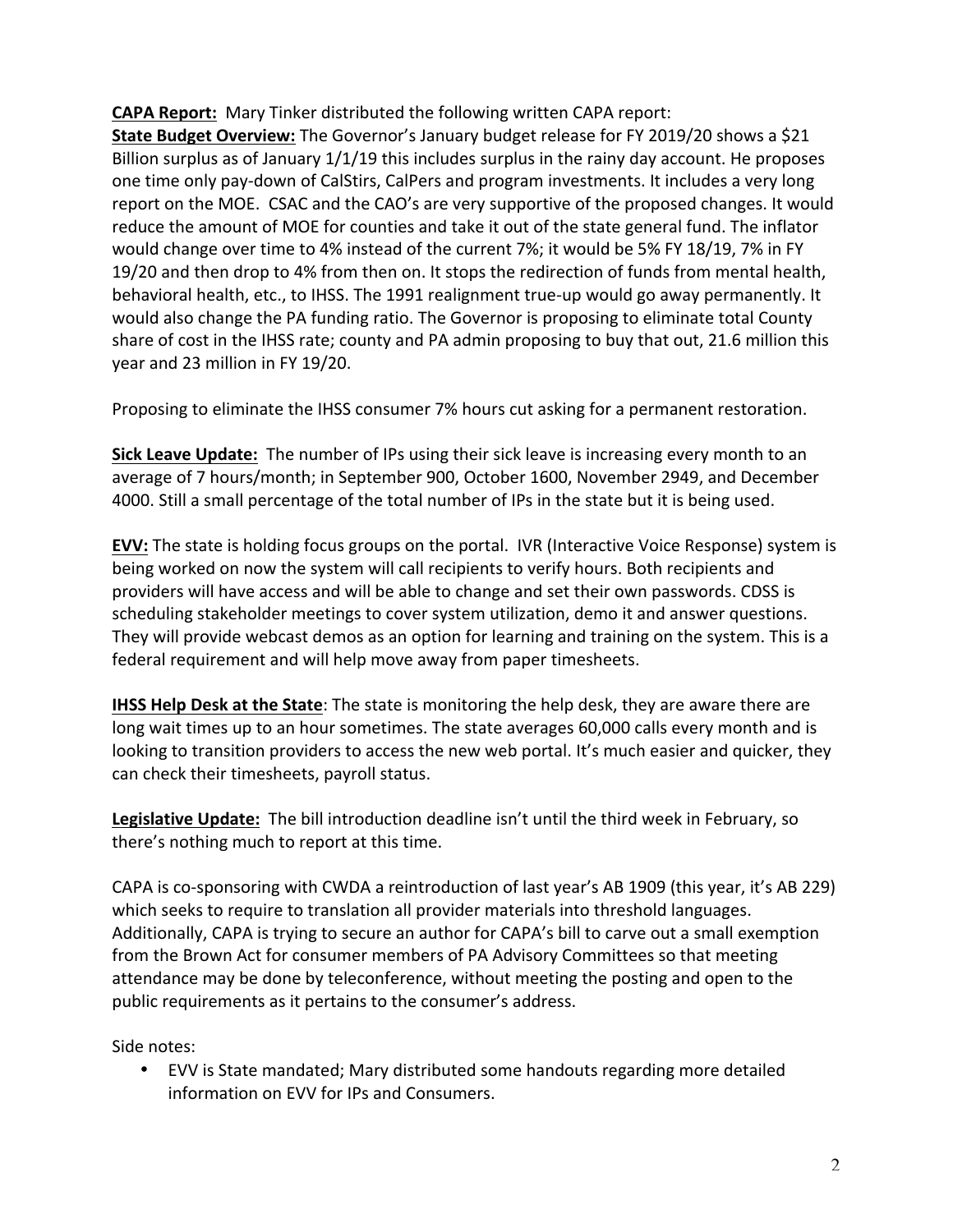• Vicente Vega from the Union announced that they are in the process of setting up IPs to get their direct deposits send directly to a money card/ATM.

**PROGRAMS REPORT:** Mary Tinker distributed the following written program report.

**Benefits Administration:** There were 11,568 IPs enrolled in the Valley Health Plan with 4,911 of those in the Classic Plan and 6,657 in the Preferred Plan in January. There were 12,259 IPs enrolled in the Dental/Vision plans during the month of January. There were 412 Smart Pass VTA Cards issued.

## **Enrollment:**

Number of IPs enrolled: **614** Number of IPs partially done: **440** Fingerprints: Failed: **0**

Estimated number of individuals attending group enrollment sessions was 55 to 95 per session. Group sessions are generally held on Fridays with approximately **565** attending in January.

**Registry Services:** There are 475 active IPs on the registry and 1061 active consumers.

The registry:

- Completed 79 new consumer intakes and reactivated 71 consumers
- Attained **27** matches
- Provided 526 new interventions

**Public Authority Phone Calls:** The Public Authority handled a total of 4,978 phone calls during January. Breakdown of the calls:

- **Registry 2,725**
- **Enrollment 488**
- **General 316**
- **Benefits 7749**

**Care Coaching:** The Registry received 12 referrals for Care Coaching in the month of January. There were 17 in-home visits made.

- Total active consumers **60**
- Total inactive consumers **240**

**Urgent Care Registry** There were no hours of service authorized in January.

**Expedited Registry:** Expedited Registry received no referrals in January. With the registry being short staffed the ER has been put on the back burner for the time being.

**Expedited Registry Recruitment:** There were no Expedited Registry recruitment sessions in January due to insufficient staffing.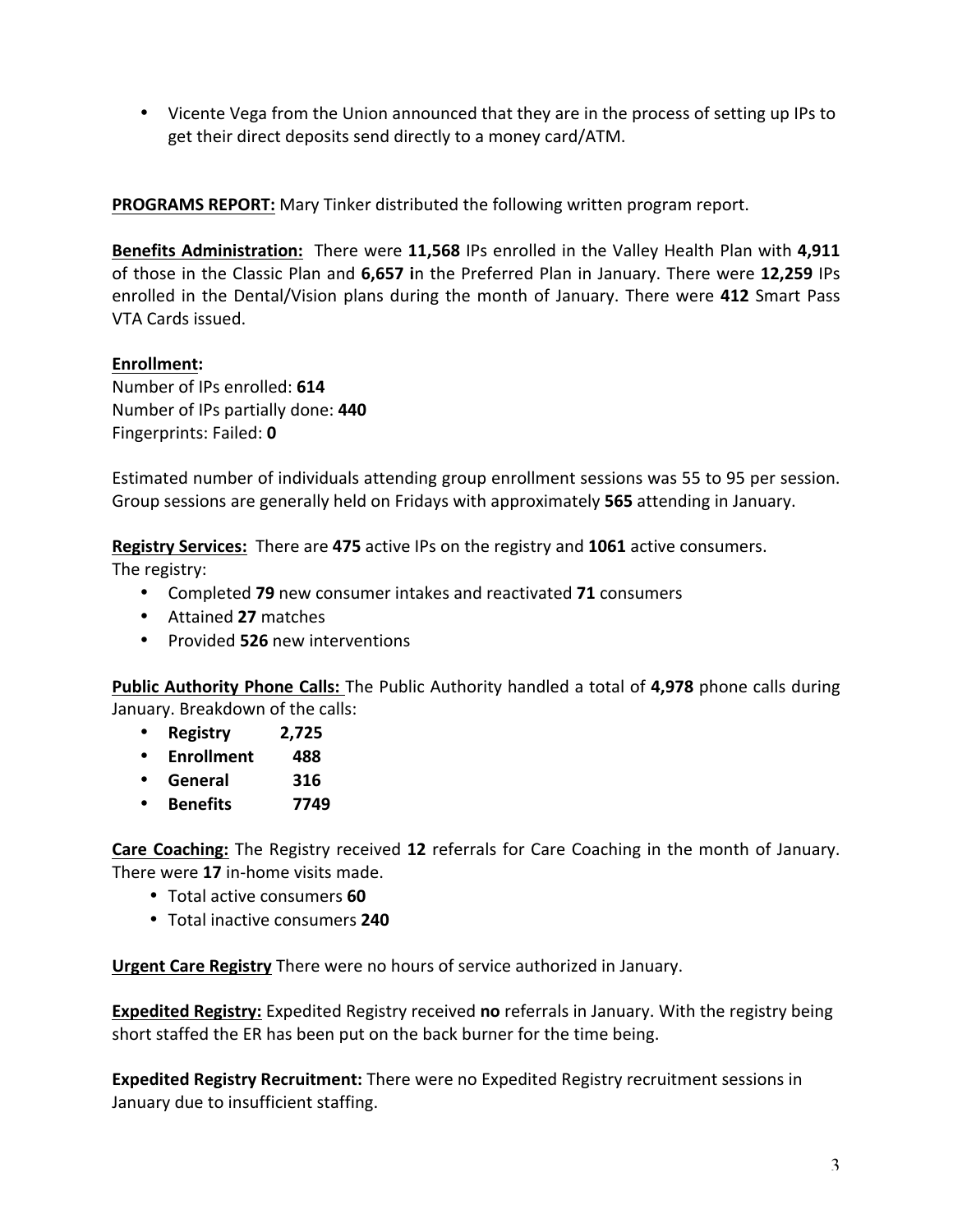**Registry Introductory Training (RIT):** There was 1 RIT sessions held in January.

- Conducted **16** interviews
- Called **42** references
- Completed 36 reference checks
- Added 9 new IPs to the registry

RIT sessions are recruitment training workshops held for individuals who wish to join the registry. This is one of the screening requirements for being added to the registry. Next steps required include checking references, in-person interview with staff, and completion of mandatory enrollment process which includes DOJ criminal background check. Because of the amount of work required to get someone added to the registry there are generally people being added on a continuous basis.

**New Monthly Check-in Options:** The registry began implementing new check-in options for IPs effective 1/15/19 60 IPs took advantage of it. IPs are now able to do their monthly check in via text message or email. This simplifies the process for staff and providers. Post cards were mailed to all IPs on the registry informing them of these new options, they can opt not to utilize either of these and continue monthly call-in instead.

**IP Trainings Provided:** There were no classes offered in January. The new semester starts in February. There were 24,970 training schedules mailed to providers in January.

**Consumer Newsletter:** There were 24,405 consumer newsletters mailed in January. The Consumer Connection newsletter can be viewed at: http://www.pascc.org/resources/newsletter.html.

**Over Time Training:** There were 4 IPs who were provided training/counseling on overtime issues and how to properly complete their timesheet.

**Timesheet Training Video on PA Website:** The Public Authority developed a great new video that instructs providers on how to complete their timesheets and prevent OT issues. It is quite thorough and easy to understand. The video was viewed **3,781** times during the month of January. The video can be viewed at: http://www.pascc.org/services/TimeSheetVid.html.

**Staffing:** The Public Authority currently has 2 vacant positions, Registry Manager, and Care Coordinator with interviews scheduled for both positions.

**California IHSS Consumer Alliance Report (CICA):** Janie Whiteford reminded and encouraged everyone to participate in the CICA monthly conference calls scheduled on the 3<sup>rd</sup> Wednesday of the month at 10am. These calls are a great source of information. Karen Keesler from CAPA is usually on these calls. CICA continues to work collaboratively with CAPA on the current issues at hand.

Janie stated that there are some big issues in their recent discussions:

• Family care providers not eligible for Social Security benefits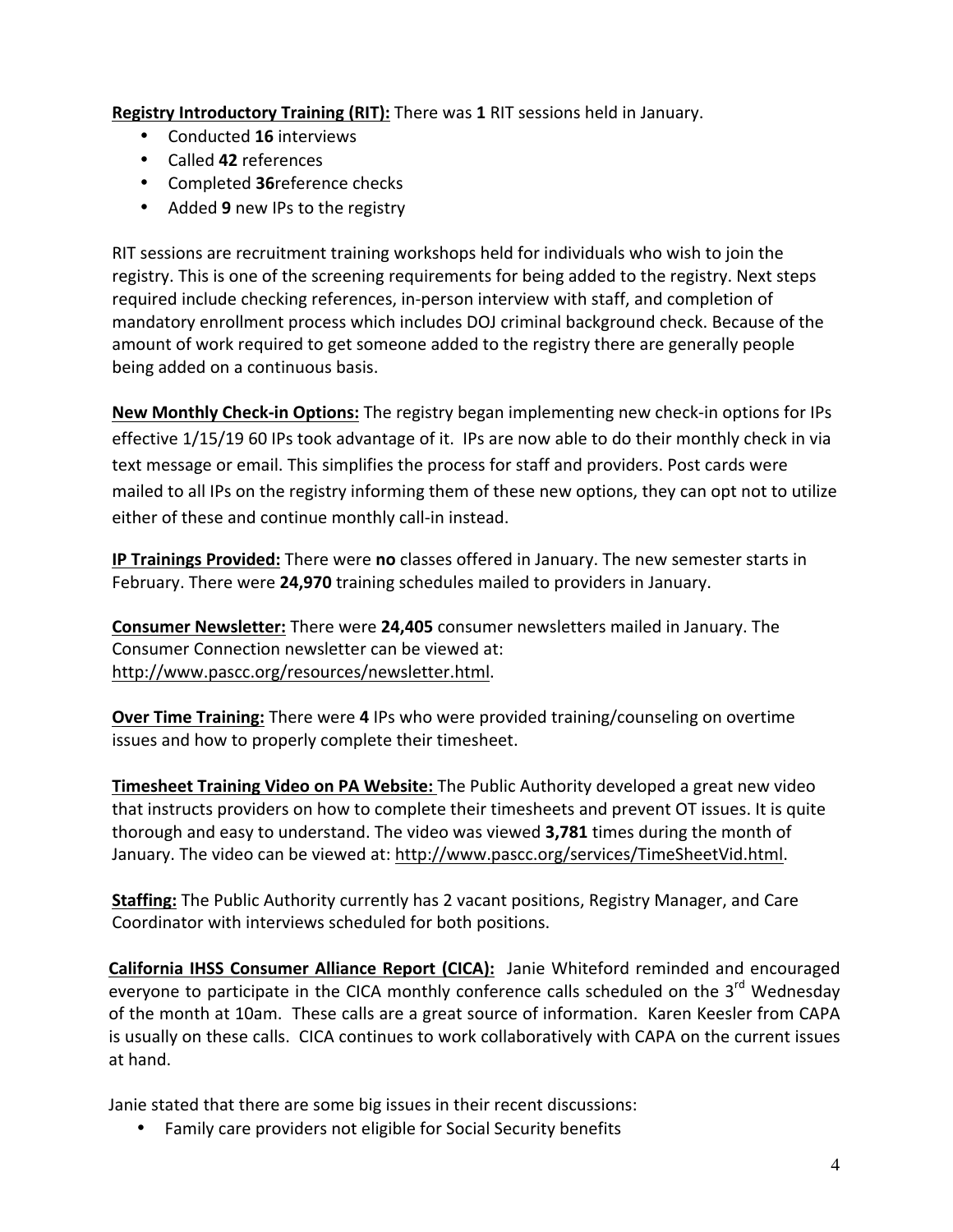• The possibility of IHSS going back into contract mode. In Janie's view, this would not be a good move, since this takes away control from the Consumers. More information will be forthcoming.

Cheryl stated that they fought to get out of the contract mode of IHSS. The quality of service is poor; it's messy and more prone to fraud and abuse under contract mode. The contractor is in control not the consumer. Plus you cannot get quality workers and it's more expensive. Currently there are two counties with the dual mode of service, meaning contract mode and independent provider mode those are San Francisco and San Mateo.

Janie stated CICA will have an informational booth at the Capital Action Day event that includes IHSS information.

**Report from Social Services Agency:** Terri Possley is on vacation so she sent Mary Tinker an email with her report to share with the AB.

- FY 20 Requests for Additional Staff
	- o Social Services Agency (SSA) Proposals Due to Office of Budget and Analysis on 2/15/19
		- Approved positions for IHSS at Executive Level
			- 2 Social Work Supervisors
			- 13 Social Workers
	- $\circ$  SSA Presentation to Dr. Jeff Smith and Office of Budget and Analysis on 2/20/19
- SSI Cash Out Implemented in June 2019
	- o Most SSI Recipients will be eligible for a small amount of CalFresh benefits
	- $\circ$  Targeted to individuals 65 and older
	- $\circ$  The main CDSS website for policies and background information is here: http://www.cdss.ca.gov/inforesources/CalFresh/Supplemental-Security-Income
	- $\circ$  On the right side of that page is a link to "Training" which lists several very helpful webinars that provide good overviews of the new policy: http://www.cdss.ca.gov/inforesources/CalFreshSSI/Training. The webinars are all an hour long.
- CWDA and the State are asking IHSS to spread the word to encourage recipients and providers to enroll in the following:
	- o ETS
	- o Direct Deposit
		- When EVV is implemented, it will be seamless to those who are already enrolled in ETS/ESP. There are several flyers in various lanaguges that I will email to Leticia Sabadin. We are encouraged to distribute these to our recipients and providers.
	- $\circ$  IHSS will be partnering with the Department of Employment and Benefit Services (DEBS) who oversees CalFresh to get message out to our IHSS recipients
- SEIU 521 will be bargaining with Management for a new union contract which expires this summer. Negotiations will be starting in March/April.
	- $\circ$  I've been identified as a Management team member representing Department of Aging and Adult Services, particularly IHSS